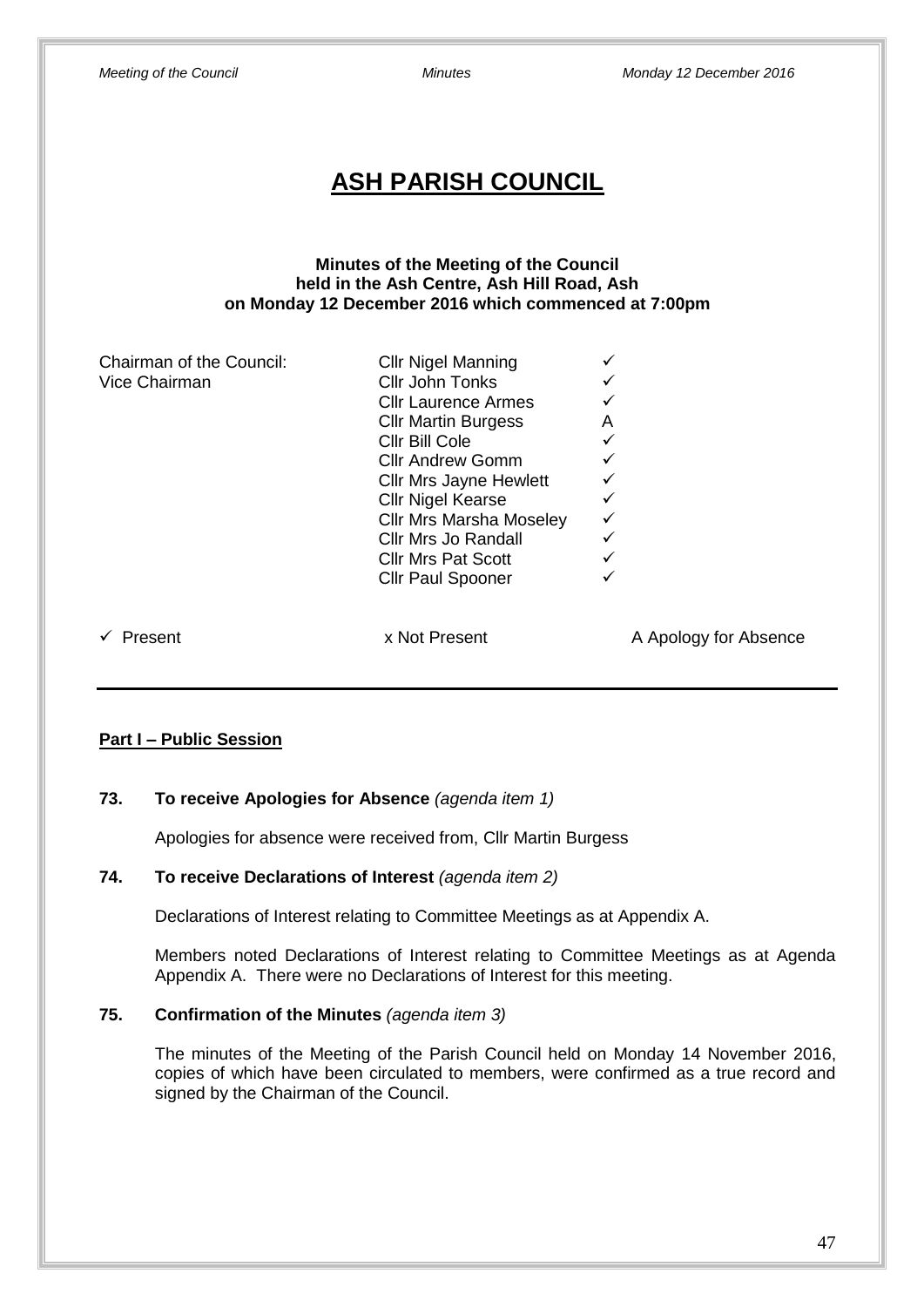### **76. Chairman's Announcements** *(agenda item 4)*

- The Chairman gave an update on the matters reported during the public adjournment at the Council meeting held on 14 November 2016.
- A letter was received from a resident of Ash thanking Ash Parish Council and its staff for The Remembrance Day Service and Fantasia.
- The Chairman advised that the Guildford Borough Council had completed 'Love Where You Live' scheme and that the nominated areas within the Parish, clearance of vegetation at the footpath from Church Path alongside The Happy Garden Takeaway and the cleaning of The Ash Hill Road street sign had been attended to.
- The 2016 Xmas Fantasia was on 26 November and raised a total of £823.25 which will be donated to a local charity or charities (to be decided in 2017)

### **77. Adjournment** *(agenda item 5)*

At this point in the proceedings it was moved by the Chairman of the Council, duly seconded and:

*Resolved: That the meeting be adjourned for a maximum period of twenty five minutes to enable a public question period to be held (as at Minute Appendix A).*

### **78. Reports of Committees** *(agenda item 6)*

It was resolved that the reports of the following committees, copies of which have already been circulated to all members of the council, be approved and that the recommendations there in be adopted:

| <b>Planning</b>  | 14 November 2016 | <b>Minute Number 94 to 103</b> |
|------------------|------------------|--------------------------------|
| <b>Amenities</b> | 21 November 2016 | Minute Number 61 to 70         |
| <b>Planning</b>  | 28 November 2016 | Minute Number 104 to 114       |
| <b>Finance</b>   | 28 November 2016 | <b>Minute Number 63 to 76</b>  |

### **79. Monthly Financial Statement** *(agenda item 7)*

Members received and approved the monthly financial statement giving details of November 2016 payments at Agenda Appendix B

### **80. Correspondence** *(agenda item 8)*

There was no correspondence to report.

### **81. Next Meeting** *(agenda item 9)*

The next Meeting of the Council will be held on Monday 9 January 2017 commencing at 7.00pm or following the close of the Planning Committee meeting, if this is later.

*The meeting closed at 7:20pm*

Chairman: \_\_\_\_\_\_\_\_\_\_\_\_\_\_\_\_\_\_\_

Date:  $\Box$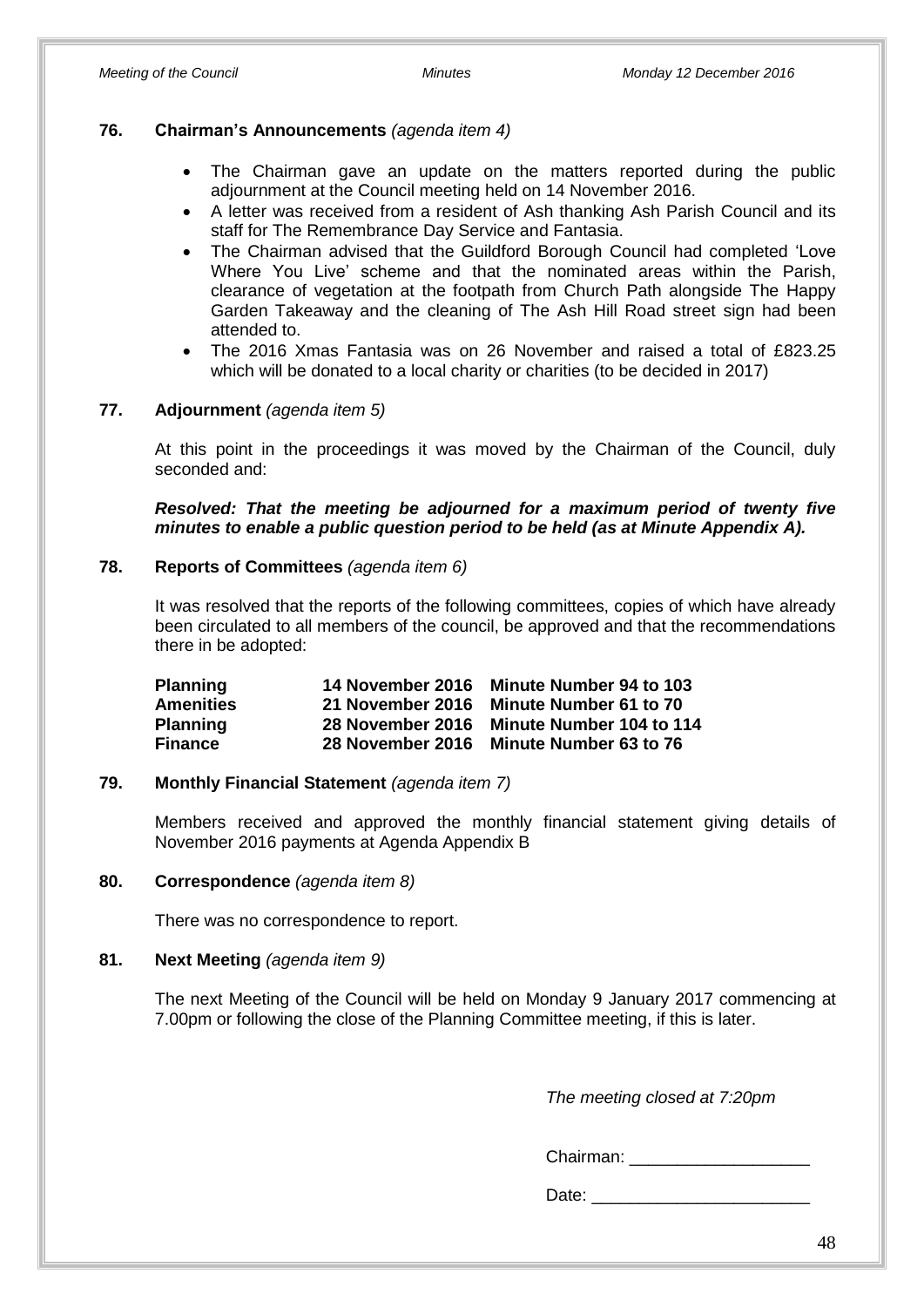**AGENDA APPENDIX A**

# **ASH PARISH COUNCIL**

# **LOCAL CODE OF CONDUCT – DISCLOSURE OF INTERESTS**

### **November 2016**

| <b>DATE OF MEETING</b>                                            | <b>MEMBER</b> | <b>MINUTE REF</b><br>& PAGE NO. | <b>TYPE AND NATURE OF</b><br><b>INTEREST</b> |  |
|-------------------------------------------------------------------|---------------|---------------------------------|----------------------------------------------|--|
| <b>PLANNING</b><br>14 November 2016                               |               |                                 | No declarations of interest<br>recorded      |  |
| <b>AMENITIES</b><br>21 November 2016                              |               |                                 | No declarations of interest<br>recorded      |  |
| <b>PLANNING</b><br>28 November 2016                               |               |                                 | No declarations of interest<br>recorded      |  |
| <b>FINANCE &amp;</b><br><b>ADMINISTRATION</b><br>28 November 2016 |               |                                 | No declarations of interest<br>recorded      |  |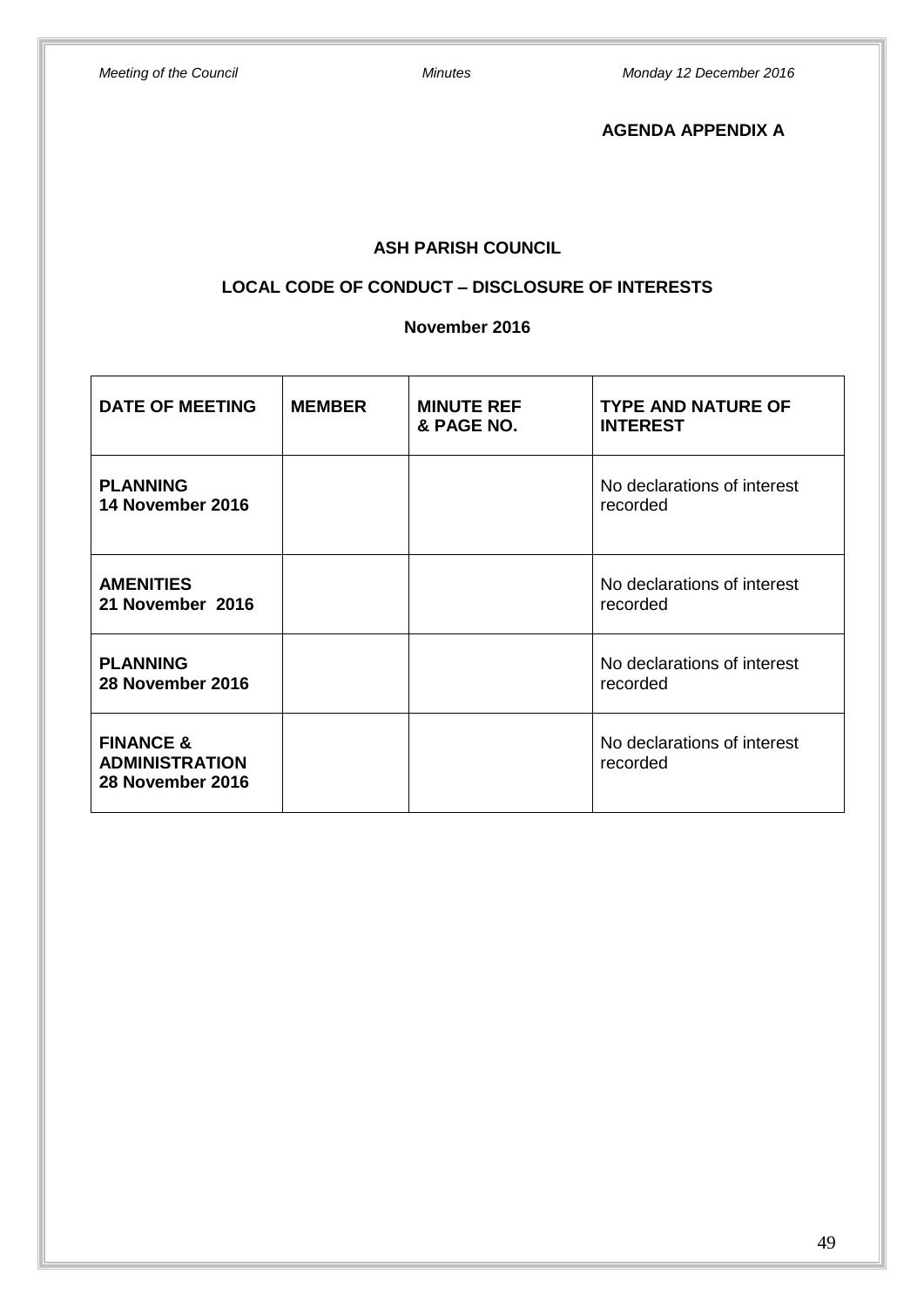#### APPENDIX B

### Accounts received November 2016

Payments November/December 2016

| Cha No.           | Payee                                       | Service                                                     | Net                | V.A.T          | Total               |
|-------------------|---------------------------------------------|-------------------------------------------------------------|--------------------|----------------|---------------------|
| 2900              | E McDermott                                 | Lone Piper - Rmembrance Sunday                              | 100.00             | 0.00           | 100.00              |
| 2901              | AJ Sians                                    | HiViz stripes for Parish Vehicle                            | 82.20              | 16.44          | 98.64               |
| 2902              | N Bidwell                                   | Ash in Bloom Photography                                    | 64.50              | 0.00           | 64.50               |
| 2903              | <b>Brand Pest Control</b>                   | Wasp Nest Removal - Shawfield Allotment Hedge               | 40.00              | 8.00           | 48.00               |
| 2904              | Petty Cash                                  | Various Fantasia Purchases                                  | 91.53              | 18.31          | 109.83              |
| 2905              | Colwend                                     | External PTS Cleaning - Remembrance Sunday                  | 150,00             | 0.00           | 150.00              |
| 2906              |                                             | 2 x Ground Staff - Tree Care Course                         | 310.00             | 62.00          | 372.00              |
|                   | Dale Valley Training<br><b>Toby Hopkins</b> | Dangerous Tree Removal - Carrington                         | 840.00             | 0.00           | 840.00              |
| 2907<br>2908      |                                             | Annual Intruder Alarm/Red Care Servicing                    | 844.40             | 168.88         | 1.013.28            |
|                   | Lockrite Security                           | Ash Cemetery Grass Cutting                                  | 665,41             | 133.08         | 798.49              |
| 2909              | Gaving Jones (Norris/Gardiner)              | Poppy Wreaths                                               | 110.00             | 0.00           | 110.00              |
| 2910              | Royal British Legion                        | Deposit Refund following booking                            | 65.00              | 0.00           | 65.00               |
| 2911              | Clarke Gammon                               | Replacement Batteries 2 x Speakers                          | 298.00             | 59.60          | 357.60              |
| 2912              | Session Music                               | Banding/Buckles - Xmas Motifs + Signage Clips               | 225.28             | 45.06          | 270.34              |
| 2913              | AJ Signs                                    | <b>Electricity Card Sales</b>                               | 1,105.00           | 0.00           | 1.105.00            |
| 2914              | Guildford Borough Council                   | Grass Roller                                                | 325.83             | 65.17          | 391.00              |
| 2915              | The Grim Reaper                             | Grass Seed - War Memorial Garden                            | 19.16              | 3.83           | 22.99               |
| 2916              | Homebase Ltd                                | Torn Branch Removal - Carrington                            | 200.00             | 0.00           | 200.00              |
| 2917              | <b>Toby Hopkins</b>                         |                                                             | 1,087.00           | 0.00           | 1,087.00            |
| 2918              | Imprint Colour Ltd                          | Newsletter Printing - Issue 4/2016                          | 87.42              | 17.48          | 104.90              |
| 2919              | Interserve FS (UK) Ltd                      | Watersafe Contract (1/4ly payment)                          | 250.00             | 50.00          | 300.00              |
| 2920              | Joel Baker                                  | Server Updates/Franking Machine Set Up                      | 17.68              | 3.54           | 21.21               |
| 2921              | Lockrite Security                           | Padlocks and Chains - Xmas Tree Barriers                    | 445.00             | 89.00          | 534.00              |
| 2922              | Oxenford Farm Ltd                           | Christmas Tree and Delivery                                 | 16,67              | 3.33           | 20.00               |
| 2923              | Session Music                               | Snow Machine Liquid                                         | 48.51              | 4.87           | 53.38               |
| 2924              | <b>SSE</b>                                  | 1/4ly electricity x 2 sites                                 | 42.34              | 0.00           | 42.34               |
| 2925              | <b>SE Water</b>                             | 8 month water supply - Carrington                           | 355.00             | 71.00          | 426.00              |
| 2926              | HSBC (Carole Olive)                         | Rubber Matting for Cemetery/2 x Groundstaff Training        |                    | 300.00         | 1,800.00            |
| 2927              | Eagle Radio                                 | Attendance/Broadcast - Village Fete 15.07.17 cheque on hold | 1,500.00<br>19.93  | 0.00           | 19,93               |
| 2928              | South East Water                            | Monthly Water - PTS                                         | 325.00             | 0.00           | 325.00              |
| 2929              | Guildford Borough Council                   | <b>Electricity Card Sales</b>                               | 43.30              | 8.66           | 51.96               |
| 2930              | <b>GLS Educational Supplies</b>             | Stationery / Cleaning Materials/Equipment                   | 186.62             | 37,32          | 223.94              |
| 2931              | <b>Electric Centre</b>                      | Electric Light Bulbs                                        | 29.16              | 5.83           | 34.99               |
| 2932              | Famborough Tool Hire                        | Temporary Fencing for War Memorial Gardens                  | 665.41             | 133.08         | 798.49              |
| 2933              | Gavin Jones Ltd                             | <b>Grass Cutting Cemetery</b>                               | 219.47             | 43.88          | 263.35              |
| 2934              | JP & S Services Ltd                         | Petrol/Oil November 2016                                    | 468.00             | 93.60          | 561.60              |
| 2935              | Mirage Cleaning Services                    | Cleaning Ash Centre November                                | 109.67             | 21.93          | 131.60              |
| 2936              | C Olive                                     | Petty Cash November 2016                                    |                    | 21.09          | 126.55              |
| 2937              | Office Team Ltd                             | Copier Paper and ink cartridges                             | 105.46             | 224.00         | 1,344.00            |
| 2938              | Prime One Maintenance Ltd                   | Installation of 32 Christmas Motifs                         | 1,120.00<br>187.50 | 37.50          | 225.00              |
| 2939              | <b>SLCC</b>                                 | SLCC Subscription 2017                                      |                    | 83.95          | 503.68              |
| 2940              | <b>SSE</b>                                  | Street Lighting November                                    | 419.73             | 2.19           | 13.14               |
| 2941              | G Force Tyres                               | Mower Tyre Repair                                           | 10.95              |                | 2,668.93            |
| 2942              | Prime One Maintenance Ltd                   | Routine Maintenance to Street Lighting                      | 2.224.11           | 444.82         | 300.00              |
| 2943              | Apple Environmental                         | Gas Monitoring at Carrington                                | 250.00             | 50.00          | 2,665.18            |
| 2944              | <b>HMRC</b>                                 | PAYE/NIC - November 2016                                    | 2,665.18           | 0.00<br>0.00   | 4,304.77            |
| 2945              | Surry Pension Fund                          | Pensions Contributions - November 2016                      | 4,304.77           |                |                     |
| <b>BACS</b> Staff |                                             | November Salaries                                           | 12,227.51          | 0.00           | 12,227.51<br>750.00 |
| <b>DD</b>         | <b>BNP Paribnas</b>                         | Photo Copier 1/4ly Maintenance                              | 625.00             | 125.00<br>0.35 | 8.37                |
| <b>DD</b>         | <b>British Gas</b>                          | Harpers Scout Hut 1/4ly Gas Account                         | 8.02               |                |                     |
| <b>DD</b>         | <b>British Gas</b>                          | Ash Centre November Gas Account                             | 298.87             | 14.94          | 313.81              |
|                   |                                             |                                                             | 35,899.57          | 2.467.73       | 38,367.30           |

Signature of Certification *M<sub>an</sub>* Chairman of Finance & Administration ...<del>..........</del> . . . . . . . . <u>.</u> . <u> سام لا</u> <u>vada</u> Chairman of the Council............

12.12.2016

50